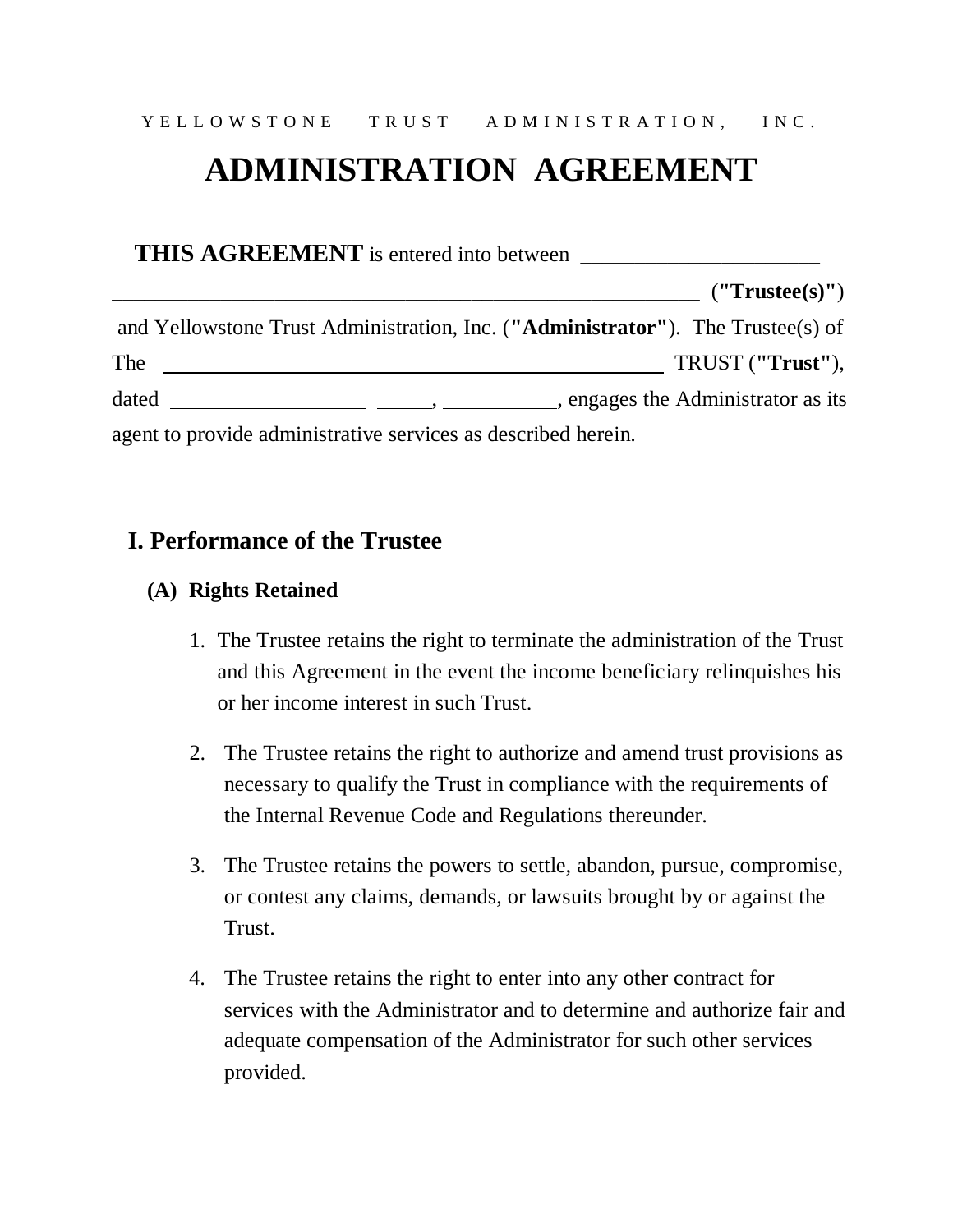#### **(B) Duties Retained**

- 1. The Trustee has the duty to determine the investment objective(s) of the Trust.
- 2. The Trustee has the duty to select the Trust custodian.
- 3. The Trustee has the duty to select and review the investment manager of the Trust.
- 4. The Trustee has the duty to work with the Administrator in preparation for any audit.
- 5. The Trustee has a duty to provide timely financial reports to aid the Administrator in performing administrative functions properly.
- 6. The Trustee has a duty to hire qualified agents as well as a responsibility to review and terminate agents when warranted.
- 7. The Trustee has a duty to provide accurate information to the Administrator for purposes of trust valuation on an annual and/or periodic basis as required to determine the Unitrust amount payable each year.
- 8. The Trustee has a duty to cooperate with the Administrator, in the event it is determined an overpayment or underpayment of the Unitrust or Annuity Trust amount was made, and to correct the same in a timely manner.
- 9. The Trustee has a duty to select appropriately qualified appraisers for assets held by the Trust that are deemed hard to value . . . for example, real estate or closely-held stock..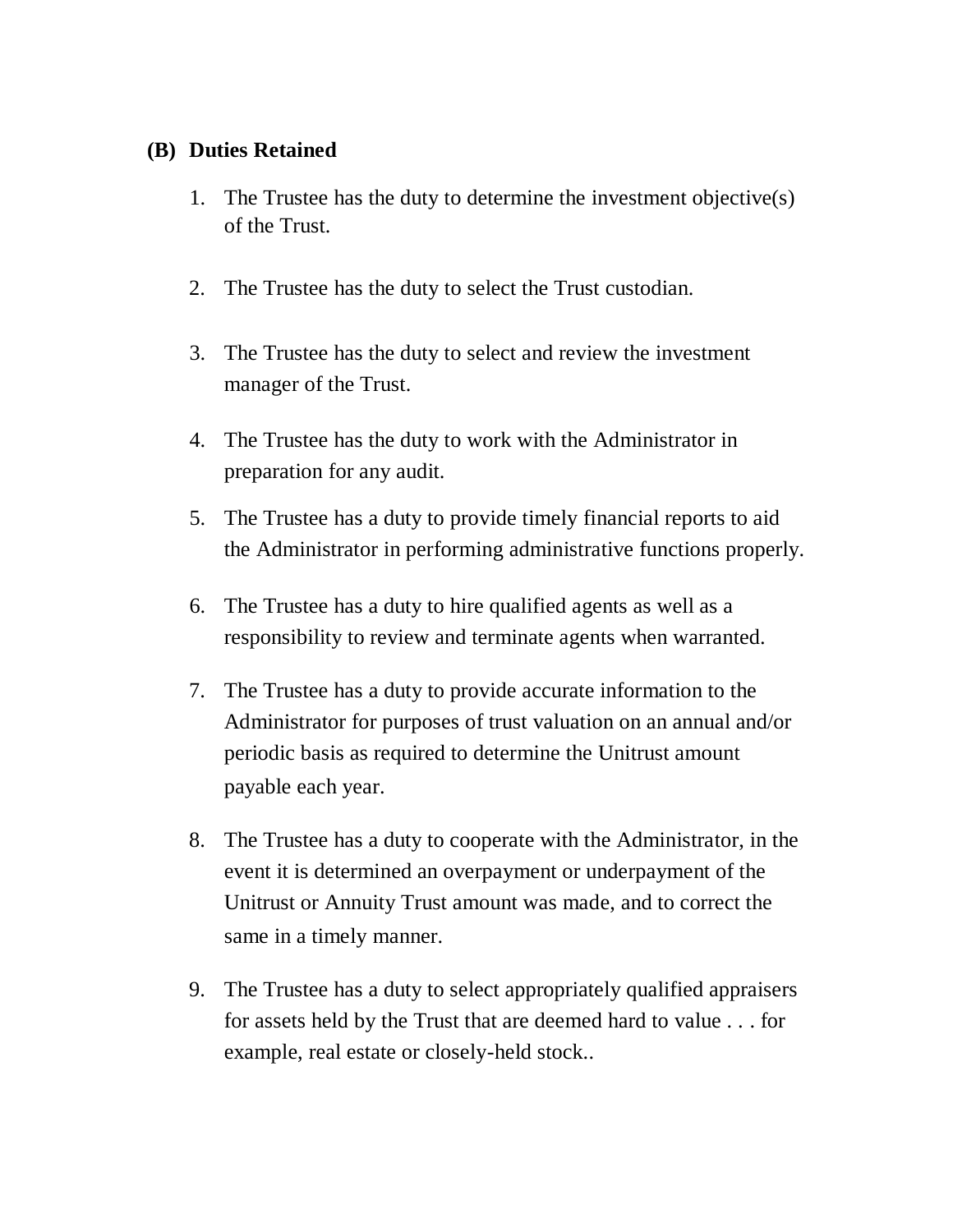## **II. Performance of the Administrator**

#### **(A) Items for which the Administrator is responsible**

### ADMINISTRATIVE DUTIES

- 1. The Administrator shall maintain accurate records, recording the receipt of all Trust income and shall account thereof to the Trustee on an annual basis.
- 2. The Administrator shall use the cash and asset statements provided by the custodian of the Trust to prepare accounting records.
- 3. The Administrator shall be responsible for the allocation of Trust receipts and expenses to principal and income for the Trust and shall provide timely accountings thereof.
- 4. The Trustee delegates to the Administrator the duty to maintain accurate records and calculations of the four-tier trust accounting system in accordance with Internal Revenue Code Regulation Section 1.664-1(d). The Administrator shall also be responsible for maintaining the deficiency account, as necessary to administer a net income unitrust in accordance with Regulation Section 1.664-3(b)(2).
- 5. All allocations shall be made in accordance with the governing instrument and applicable law.
- 6. The Administrator shall furnish copies of all relevant information and records to the donor and/or beneficiary(ies), the Trustee, and the Remaindermen (if vested in interest and if other than the Trustee) upon request.
- 7. The Administrator shall report the need for and recommend to the Trustee the employment of competent agents or counsel where advisable or necessary to assist and advise the Administrator in the performance of services under this Agreement to accomplish proper administration of the Trust.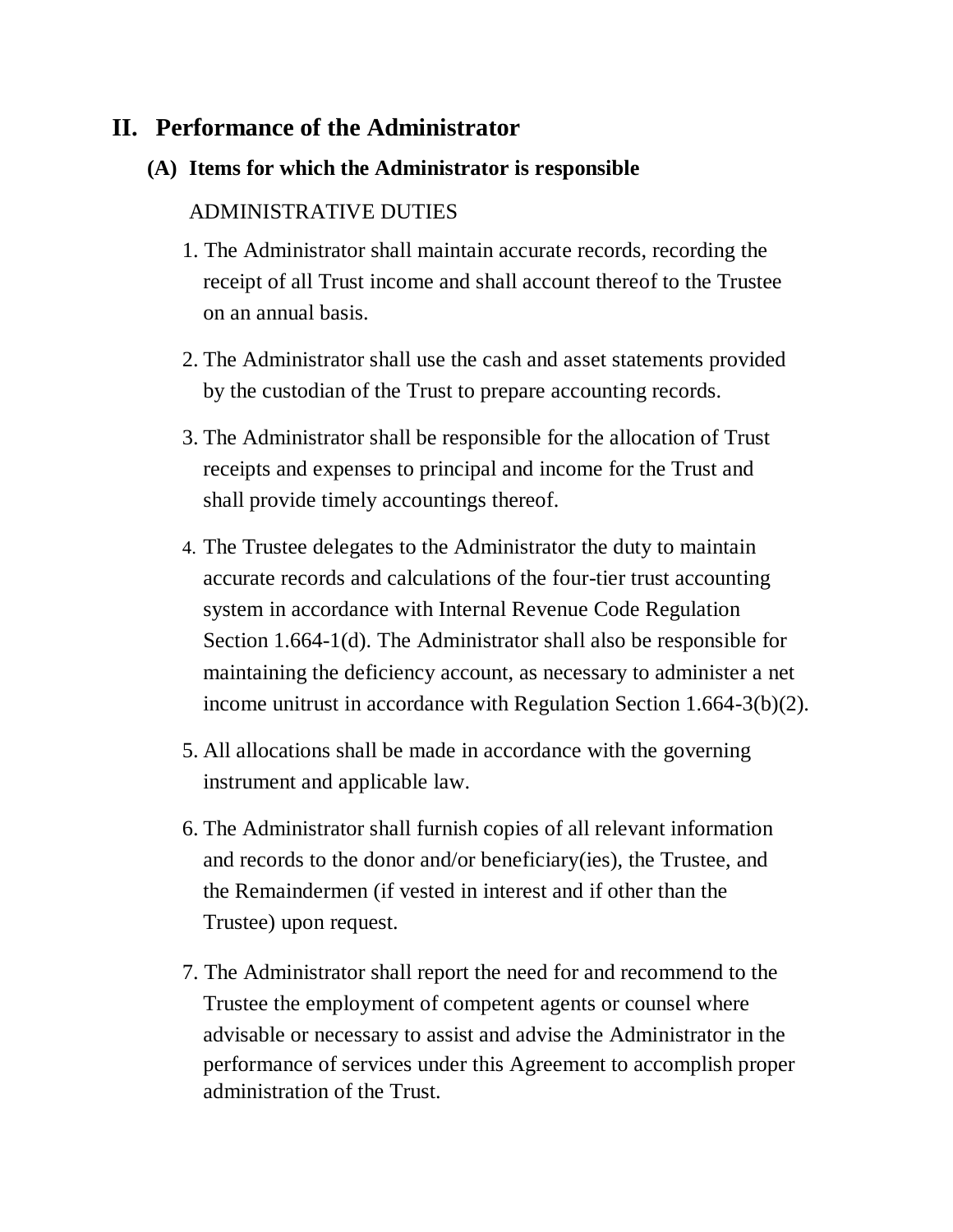- 8. The Administrator shall assist with forms regarding valuations necessary and incident to the administration of the Trust. This will be done in accordance with the terms of the Trust, according to the Trustee's duty to determine such market value on the basis of any quotation, evidence, data, or information as it may deem pertinent and reliable. If an appraisal is required for hard to value assets, the Trustee shall choose and engage a qualified appraiser.
- 9. The Administrator shall prepare the appropriate federal tax forms (other than the SS-4 Tax I.D. application) such as: K-1, 5227, and other forms as required for the tax return for the Trust. Such forms will be forwarded to the Trustee for filing. The Administrator is also authorized to cooperate with and furnish any information necessary to the Internal Revenue Service with respect to an audit of the Trust. In such event, the Trust may be charged additional and separate administrative fees at the then-prevailing hourly rate.
- 10.Upon termination of the Agreement, the Administrator shall convey to the Trustee an accounting of all Trust transactions covering the period since the immediate prior accounting.
- 11.In the event that a lien is imposed against Trust property, the Administrator shall be entitled to receive payment for services rendered under this Agreement as prior lien against the Trust.

#### **(B) Items for which Administrator is NOT responsible**

- 1. The Administrator is not responsible for review of the Trust for qualification under specific Internal Revenue Code sections, including but not limited to, Sections 2056(b)(7), 664, 2601, 2055, and 170.
- 2. The Administrator is not responsible for problems arising from the transfer of assets, from the nature of the assets themselves, or for the occurrence of unrelated business taxable income, self-dealing, and other acts or transactions between the donor and Trust causing any excise or penalty taxes.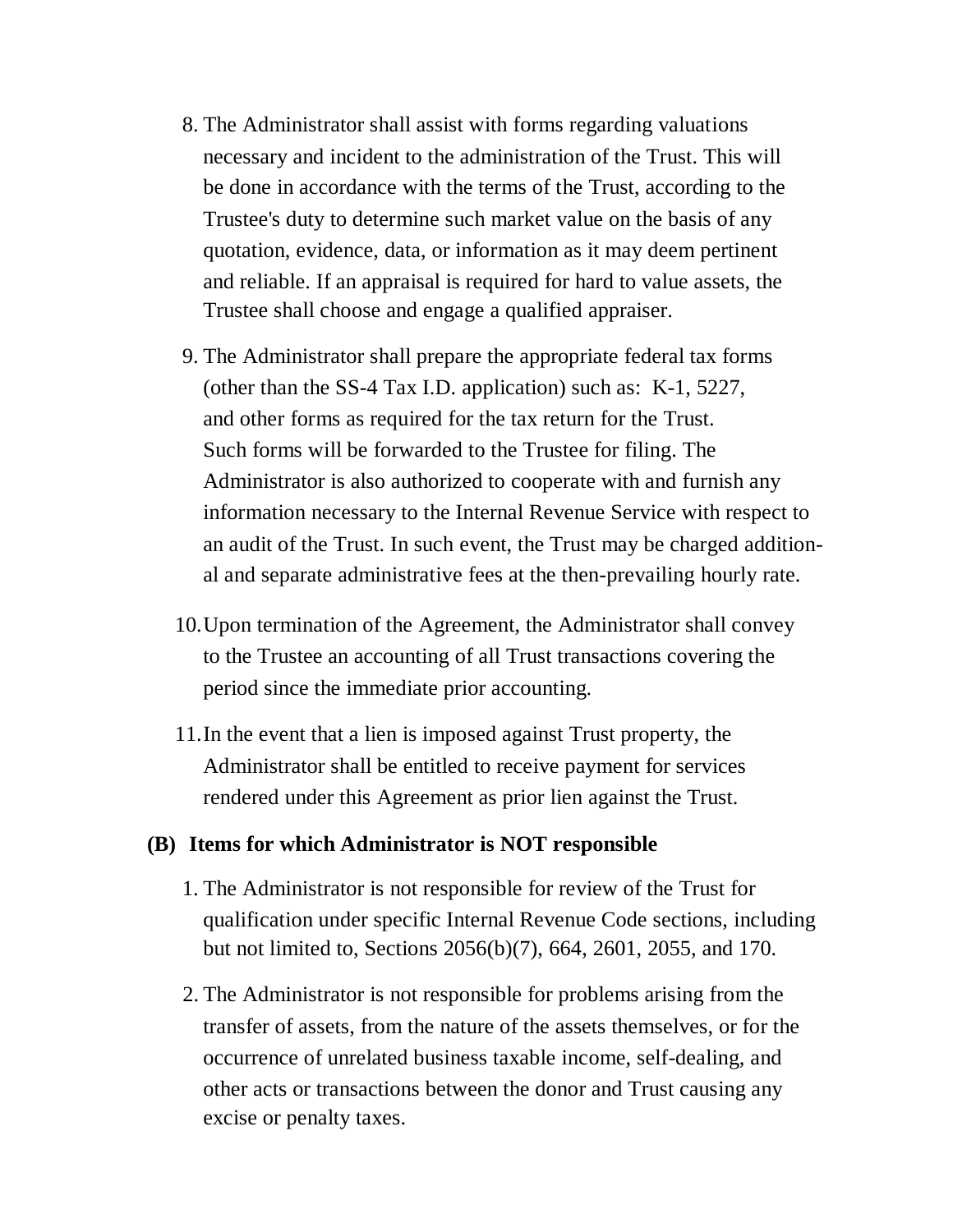- 3. The Administrator is not responsible for the choice of or performance by the investment manager or for setting investment strategy or for the selection of specific investments.
- 4. The Administrator is not responsible for the choice of or performance by the trust custodian.
- 5. The Administrator is not responsible for the correct filing by the beneficiary (ies) of form K-1 or similar statements once transmitted to the beneficiary (ies).
- 6. The Administrator is not responsible for the correctness or accuracy of tax computations it may provide as a courtesy to the Trustee, including but not limited to such things as calculating deductions or computerized financial projections.
- 7. The Administrator does not provide any tax or legal advice.

## **III. Compensation**

Compensation of the Administrator for the services specified herein shall be determined as follows:

| Set-up Fee                                    | \$200                                                                          |
|-----------------------------------------------|--------------------------------------------------------------------------------|
| $$0$ to $$100,000$ of<br><b>Trust Corpus</b>  | \$800 per year                                                                 |
| $$100,000$ and over of<br><b>Trust Corpus</b> | \$800 per year plus<br>\$1.50 per thousand<br>in excess of the first \$100,000 |

(A) The minimum annual fee shall be \$800. The annual fee shall be payable the first day of each trust fiscal year. However, the one-time set-up fee plus first annual fee shall be payable upon the execution of this Agreement.